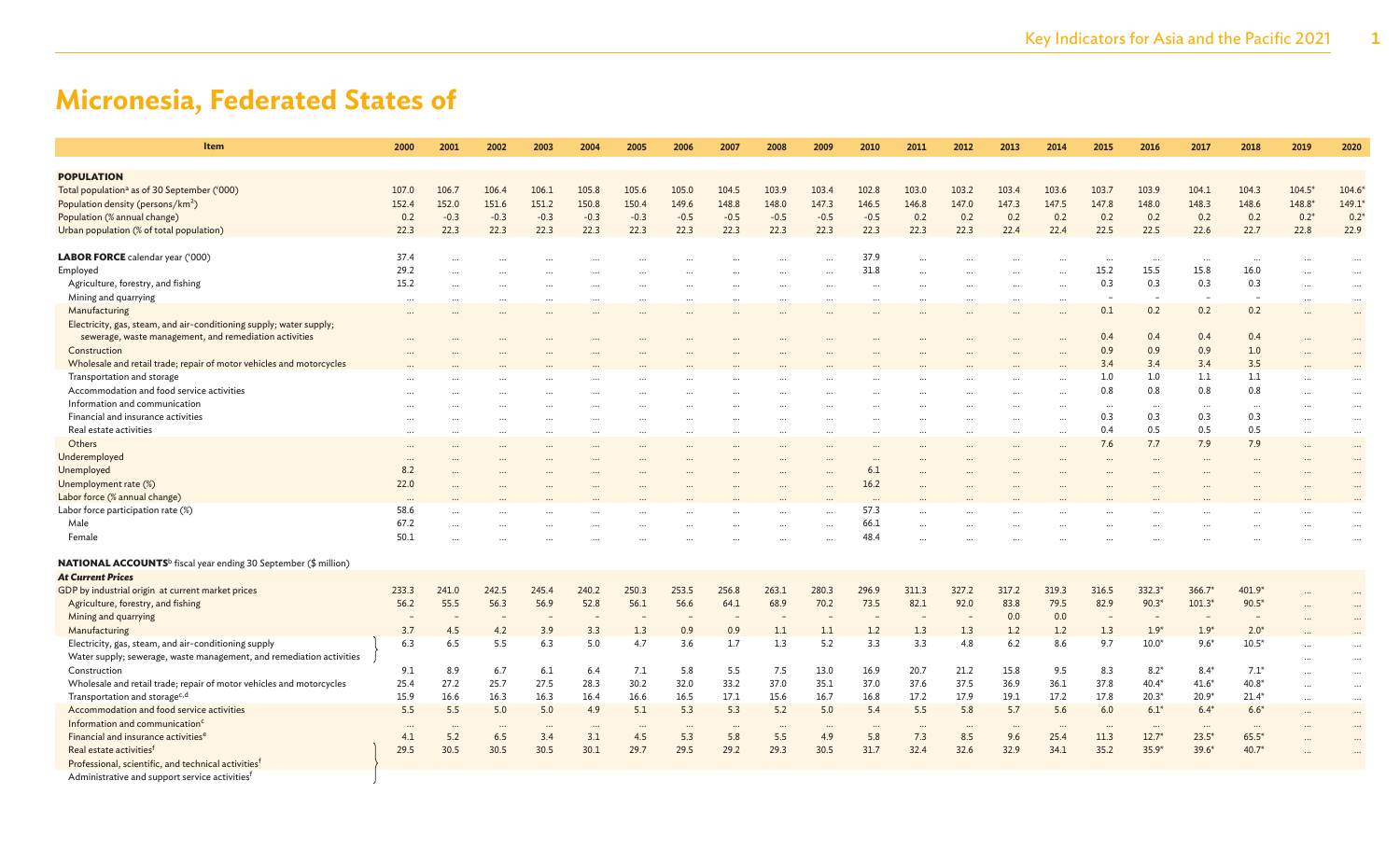| Item                                                                 | 2000      | 2001      | 2002      | 2003     | 2004   | 2005                     | 2006     | 2007     | 2008                     | 2009     | 2010     | 2011                     | 2012     | 2013     | 2014     | 2015     | 2016     | 2017     | 2018     | 2019                 | 2020     |
|----------------------------------------------------------------------|-----------|-----------|-----------|----------|--------|--------------------------|----------|----------|--------------------------|----------|----------|--------------------------|----------|----------|----------|----------|----------|----------|----------|----------------------|----------|
| Public administration and defense; compulsory social security        | 31.3      | 32.5      | 35.0      | 34.0     | 31.9   | 33.9                     | 35.2     | 31.6     | 30.0                     | 31.1     | 31.2     | 31.9                     | 32.2     | 33.1     | 32.6     | 33.7     | $34.0*$  | $34.7*$  | $36.1*$  |                      |          |
| Education                                                            | 24.6      | 26.4      | 28.5      | 29.4     | 30.1   | 30.1                     | 31.2     | 31.1     | 31.4                     | 32.9     | 34.5     | 32.9                     | 33.8     | 33.1     | 33.1     | 33.7     | $33.0*$  | $33.6*$  | $34.4*$  |                      |          |
| Human health and social work activities                              | 7.2       | 7.9       | 8.4       | 8.5      | 8.8    | 9.1                      | 10.1     | 10.8     | 11.3                     | 12.2     | 13.8     | 14.1                     | 14.6     | 14.8     | 15.3     | 15.0     | $15.2*$  | $16.5*$  | $16.8*$  |                      |          |
| Arts, entertainment, and recreation                                  |           |           |           |          |        |                          |          |          |                          |          |          |                          |          |          |          |          |          |          |          |                      |          |
| Other service activities <sup>g</sup>                                | 2.8       | 2.9       | 3.2       | 3.1      | 3.2    | 3.3                      | 3.5      | 3.5      | 3.8                      | 3.9      | 4.3      | 4.4                      | 4.2      | 4.4      | 4.9      | 5.2      | $5.1*$   | $5.7*$   | $6.1*$   |                      |          |
| Financial intermediation services indirectly measured                | $-3.1$    | $-3.6$    | $-4.7$    | $-2.6$   | $-2.4$ | $-3.1$                   | $-3.7$   | $-4.0$   | $-4.2$                   | $-4.0$   | $-4.4$   | -4.5                     | $-4.6$   | $-4.6$   | $-4.6$   | $-4.9$   | $-5.6*$  | $-5.5*$  | $-6.5*$  |                      |          |
| Gross value added at basic prices                                    | 218.5     | 226.4     | 227.3     | 228.1    | 221.9  | 228.8                    | 231.9    | 235.9    | 243.8                    | 257.7    | 270.9    | 286.3                    | 301.8    | 292.2    | 298.5    | 293.1    | 307.4*   | 338.3*   | 371.9*   |                      |          |
| Taxes on products                                                    | 20.5      | 20.2      | 18.5      | 19.7     | 19.4   | 22.8                     | 22.8     | 22.0     | 22.3                     | 25.0     | 27.2     | 26.8                     | 26.6     | 26.2     | 23.1     | 25.7     | $26.9*$  | $30.3*$  | $32.2*$  |                      |          |
| Less: Subsidies                                                      | $-5.8$    | $-5.7$    | $-3.2$    | $-2.4$   | $-1.1$ | $-1.2$                   | $-1.1$   | $-1.1$   | $-3.0$                   | $-2.4$   | $-1.1$   | $-1.7$                   | $-1.2$   | $-1.1$   | $-2.4$   | $-2.3$   | $-2.0*$  | $-1.9*$  | $-2.2*$  | $\ddot{\phantom{a}}$ | $\cdots$ |
| Net factor income from abroad                                        | 6.1       | 5.0       | 4.2       | 3.7      | 6.8    | 8.4                      | 8.5      | 10.4     | 7.2                      | 16.5     | 10.6     | 9.6                      | 15.4     | 25.5     | 25.4     | 59.4     | $54.7*$  | 49.9*    | $10.3*$  | $\ddot{\phantom{a}}$ | $\cdots$ |
| <b>GNI</b>                                                           | 239.3     |           | 246.8     | 249.2    | 247.1  | 258.6                    | 262.1    | 267.2    | 270.4                    | 296.8    | 307.5    | 320.9                    | 342.6    | 342.7    | 344.7    | 375.9    |          |          | 412.2*   |                      | $\cdots$ |
|                                                                      |           | 246.0     |           |          |        |                          |          |          |                          |          |          |                          |          |          |          |          | 387.0*   | $416.6*$ |          |                      |          |
|                                                                      |           |           |           |          |        |                          |          |          |                          |          |          |                          |          |          |          |          |          |          |          |                      |          |
| <b>Structure of Output</b> (% of GDP at current basic prices)        |           |           |           |          |        |                          |          |          |                          |          |          |                          |          |          |          |          |          |          |          |                      |          |
| Agriculture                                                          | 25.3      | 24.1      | 24.3      | 24.6     | 23.5   | 24.2                     | 24.0     | 26.7     | 27.8                     | 26.8     | 26.7     | 28.2                     | 30.0     | 28.2     | 26.2     | 27.8     | $28.8*$  | $29.5*$  | $23.9*$  |                      |          |
| Industry                                                             | 8.6       | 8.6       | 7.1       | 7.1      | 6.6    | 5.7                      | 4.4      | 3.4      | 4.0                      | 7.4      | 7.8      | 8.7                      | 8.9      | 7.8      | 6.4      | 6.5      | $6.4*$   | $5.8*$   | $5.2*$   |                      |          |
| Services                                                             | 66.1      | 67.2      | 68.6      | 68.3     | 69.9   | 70.1                     | 71.6     | 69.9     | 68.2                     | 65.8     | 65.5     | 63.0                     | 61.1     | 64.0     | 67.4     | 65.7     | $64.8*$  | $64.7*$  | 70.9*    |                      |          |
|                                                                      |           |           |           |          |        |                          |          |          |                          |          |          |                          |          |          |          |          |          |          |          |                      |          |
| <b>At Constant Prices</b>                                            |           |           |           |          |        |                          |          |          |                          |          |          |                          |          |          |          |          |          |          |          |                      |          |
| GDP at 2004 market price                                             | 237.6     | 242.7     | 244.0     | 247.9    | 240.2  | 245.1                    | 244.9    | 240.4    | 234.7                    | 237.2    | 242.6    | 250.3                    | 245.6    | 236.6    | 231.1    | 241.8    | 244.0    | 250.6    | 251.1    |                      |          |
| Agriculture, forestry, and fishing                                   | 56.1      | 54.2      | 55.3      | 56.9     | 52.8   | 55.0                     | 55.0     | 58.2     | 58.1                     | 57.9     | 56.1     | 62.0                     | 61.1     | 57.7     | 60.9     | 66.7     | 63.5     | 63.0     | 63.1     | $\ddot{\phantom{a}}$ | $\cdots$ |
| Mining and quarrying                                                 |           |           |           |          |        | $\overline{\phantom{a}}$ |          |          | $\overline{\phantom{m}}$ |          |          | $\overline{\phantom{a}}$ |          | 0.0      | 0.0      |          |          |          |          |                      | $\cdots$ |
| Manufacturing                                                        | 3.8       | 4.5       | 4.3       | 4.0      | 3.3    | 1.3                      | 0.8      | 0.9      | 0.9                      | 0.9      | 1.0      | 1.0                      | 0.9      | 0.8      | 0.8      | 0.9      | 1.3      | 1.3      | 1.4      | $\ddot{\phantom{a}}$ |          |
| Electricity, gas, steam, and air-conditioning supply                 | 4.7       | 4.8       | 4.9       | 5.1      | 5.0    | 4.9                      | 4.7      | 4.6      | 4.2                      | 4.4      | 4.4      | 4.1                      | 4.4      | 4.5      | 4.2      | 4.2      | 4.4      | 4.7      | 4.8      |                      |          |
| Water supply; sewerage, waste management, and remediation activities |           |           |           |          |        |                          |          |          |                          |          |          |                          |          |          |          |          |          |          |          |                      |          |
| Construction                                                         | 9.2       | 9.0       | 6.8       | 6.2      | 6.4    | 8.1                      | 5.8      | 5.1      | 6.5                      | 10.4     | 13.2     | 15.6                     | 15.2     | 11.1     | 6.6      | 5.8      | 5.8      | 6.0      | 5.0      |                      |          |
| Wholesale and retail trade; repair of motor vehicles and motorcycles | 26.9      | 28.5      | 26.6      | 28.4     | 28.3   | 28.1                     | 27.4     | 27.0     | 26.6                     | 24.9     | 26.0     | 25.6                     | 24.1     | 23.3     | 22.7     | 23.7     | 26.0     | 27.2     | 26.6     |                      |          |
| Transportation and storage <sup>c,d</sup>                            | 16.2      | 16.9      | 16.6      | 16.5     | 16.4   | 16.4                     | 15.9     | 16.0     | 13.7                     | 13.7     | 13.4     | 13.3                     | 13.2     | 13.6     | 12.2     | 12.5     | 14.2     | 14.6     | 14.8     |                      | $\cdots$ |
| Accommodation and food service activities                            | 5.6       | 5.6       | 5.1       | 5.0      | 4.9    | 5.0                      | 5.0      | 4.9      | 4.5                      | 4.0      | 4.1      | 4.1                      | 4.1      | 3.9      | 3.8      | 4.1      | 4.2      | 4.5      | 4.5      | $\ddot{\phantom{a}}$ | $\cdots$ |
| Information and communication <sup>c</sup>                           | $\ddotsc$ | $\ddotsc$ | $\cdot$ . | $\cdots$ | .      | $\cdots$                 | $\cdots$ | $\cdots$ | $\cdots$                 | $\cdots$ | $\cdots$ | $\cdots$                 | $\cdots$ | $\cdots$ | $\cdots$ | $\cdots$ | $\cdots$ | $\cdots$ | $\cdots$ |                      | $\cdots$ |
| Financial and insurance activities <sup>6</sup>                      | 4.2       | 5.2       | 6.6       | 3.4      | 3.1    | 4.3                      | 5.0      | 5.3      | 4.7                      | 3.9      | 4.5      | 5.4                      | 5.9      | 6.1      | 6.7      | 8.1      | 8.2      | 8.6      | 9.9      | $\cdots$             | $\cdots$ |
| Real estate activities <sup>f</sup>                                  | 29.5      | 30.3      | 30.2      | 30.4     | 30.1   | 29.7                     | 29.2     | 28.8     | 28.5                     | 28.4     | 29.0     | 29.4                     | 29.2     | 29.3     | 29.8     | 30.5     | 31.2     | 32.5     | 33.0     |                      |          |
| Professional, scientific, and technical activities <sup>f</sup>      |           |           |           |          |        |                          |          |          |                          |          |          |                          |          |          |          |          |          |          |          |                      |          |
| Administrative and support service activities <sup>f</sup>           |           |           |           |          |        |                          |          |          |                          |          |          |                          |          |          |          |          |          |          |          |                      |          |
| Public administration and defense; compulsory social security        | 32.3      | 33.3      | 35.6      | 34.5     | 31.9   | 30.9                     | 32.8     | 27.8     | 25.5                     | 25.2     | 26.5     | 26.9                     | 26.8     | 26.8     | 26.1     | 27.0     | 26.8     | 27.0     | 27.2     |                      |          |
| Education                                                            | 24.7      | 26.7      | 28.5      | 29.7     | 30.1   | 31.4                     | 33.9     | 33.7     | 33.7                     | 34.2     | 33.5     | 32.7                     | 31.6     | 30.6     | 29.9     | 29.7     | 29.1     | 29.1     | 28.9     |                      |          |
| Human health and social work activities                              | 7.1       | 7.9       | 8.5       | 8.5      | 8.8    | 9.1                      | 9.6      | 10.2     | 10.8                     | 11.1     | 11.8     | 12.0                     | 12.4     | 12.4     | 12.7     | 12.5     | 12.7     | 13.3     | 13.2     |                      |          |
| Arts, entertainment, and recreation                                  |           |           |           |          |        |                          |          |          |                          |          |          |                          |          |          |          |          |          |          |          |                      |          |
| Other service activities <sup>g</sup>                                | 3.1       | 3.1       | 3.3       | 3.2      | 3.2    | 3.2                      | 3.2      | 3.1      | 3.2                      | 3.1      | 3.3      | 3.3                      | 3.1      | 3.1      | 3.3      | 3.4      | 3.4      | 3.6      | 3.8      |                      | $\cdots$ |
| Financial intermediation services indirectly measured                | $-3.2$    | $-3.7$    | $-4.8$    | $-2.7$   | $-2.4$ | $-3.0$                   | $-3.5$   | $-3.7$   | $-3.6$                   | $-3.2$   | $-3.4$   | $-3.4$                   | $-3.2$   | $-3.1$   | $-3.1$   | $-3.3$   | $-3.9$   | $-3.8$   | $-4.4$   | $\ddot{\phantom{a}}$ | $\cdots$ |
| Gross value added at basic prices                                    | 220.2     | 226.2     | 227.6     | 229.2    | 221.9  | 224.3                    | 224.9    | 221.7    | 217.2                    | 219.0    | 223.3    | 232.0                    | 228.6    | 220.2    | 216.8    | 226.0    | 227.2    | 231.5    | 231.5    |                      | $\cdots$ |
| Taxes on products                                                    | 21.1      | 20.5      | 18.8      | 20.1     | 19.4   | 21.9                     | 21.0     | 19.7     | 18.4                     | 19.1     | 20.1     | 19.1                     | 17.9     | 17.3     | 15.1     | 16.8     | 17.9     | 20.2     | 21.3     |                      | $\cdots$ |
| Less: Subsidies                                                      | $-3.7$    | $-4.0$    | $-2.4$    | $-1.4$   | $-1.1$ | $-1.1$                   | $-1.0$   | $-1.0$   | $-0.9$                   | $-0.8$   | $-0.8$   | $-0.8$                   | $-0.8$   | $-0.8$   | $-0.8$   | $-1.0$   | $-1.1$   | $-1.1$   | $-1.7$   | $\sim$               |          |
| Net factor income from abroad                                        | 6.2       | 5.1       | 4.3       | 3.8      | 6.8    | 8.1                      | 8.0      | 9.3      | 6.1                      | 13.0     | 8.1      | 7.0                      | 10.7     | 17.4     | 17.2     | 40.1     | 37.3     | 33.8     | 6.9      |                      |          |
| <b>GNI</b>                                                           | 243.8     | 247.8     | 248.3     | 251.7    | 247.1  | 253.2                    | 252.9    | 249.8    | 240.8                    | 250.2    | 250.6    | 257.4                    | 256.3    | 254.0    | 248.3    | 281.9    | 281.3    | 284.4    | 257.9    |                      |          |
|                                                                      |           |           |           |          |        |                          |          |          |                          |          |          |                          |          |          |          |          |          |          |          |                      |          |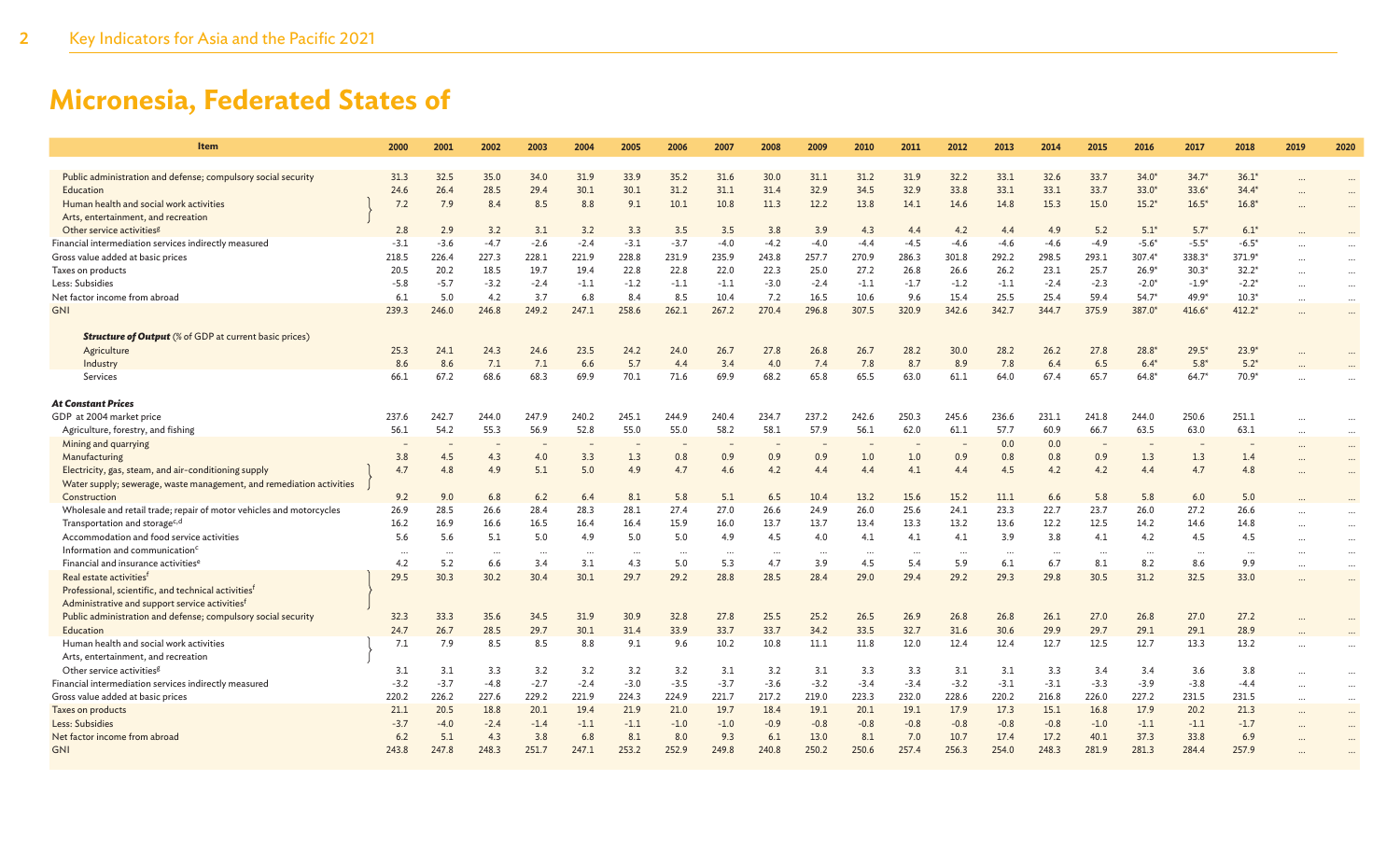| Item                                                                                                                                                                                                                                                                                                                                                                                                                                                                                                                                                                                                                                                                                              | 2000                                                                                                                            | 2001                                                                                                                                | 2002                                                                                                                               | 2003                                                                                                                                                 | 2004                                                                                                                            | 2005                                                                                                                             | 2006                                                                                                                            | 2007                                                                                                                                            | 2008                                                                                                                                 | 2009                                                                                                                                                   | 2010                                                                                                                                                  | 2011                                                                                                                             | 2012                                                                                                                                       | 2013                                                                                                                                      | 2014                                                                                                                                     | 2015                                                                                                                                | 2016                                                                                                                                                        | 2017                                                                                                                                     | 2018                                                                                                                                         | 2019                                  | 2020                                                                 |
|---------------------------------------------------------------------------------------------------------------------------------------------------------------------------------------------------------------------------------------------------------------------------------------------------------------------------------------------------------------------------------------------------------------------------------------------------------------------------------------------------------------------------------------------------------------------------------------------------------------------------------------------------------------------------------------------------|---------------------------------------------------------------------------------------------------------------------------------|-------------------------------------------------------------------------------------------------------------------------------------|------------------------------------------------------------------------------------------------------------------------------------|------------------------------------------------------------------------------------------------------------------------------------------------------|---------------------------------------------------------------------------------------------------------------------------------|----------------------------------------------------------------------------------------------------------------------------------|---------------------------------------------------------------------------------------------------------------------------------|-------------------------------------------------------------------------------------------------------------------------------------------------|--------------------------------------------------------------------------------------------------------------------------------------|--------------------------------------------------------------------------------------------------------------------------------------------------------|-------------------------------------------------------------------------------------------------------------------------------------------------------|----------------------------------------------------------------------------------------------------------------------------------|--------------------------------------------------------------------------------------------------------------------------------------------|-------------------------------------------------------------------------------------------------------------------------------------------|------------------------------------------------------------------------------------------------------------------------------------------|-------------------------------------------------------------------------------------------------------------------------------------|-------------------------------------------------------------------------------------------------------------------------------------------------------------|------------------------------------------------------------------------------------------------------------------------------------------|----------------------------------------------------------------------------------------------------------------------------------------------|---------------------------------------|----------------------------------------------------------------------|
| <b>Growth of Output</b> (% annual change)<br>GDP<br>Agriculture<br>Industry<br>Services                                                                                                                                                                                                                                                                                                                                                                                                                                                                                                                                                                                                           | 4.8<br>7.0<br>6.6<br>3.3                                                                                                        | 2.2<br>$-3.2$<br>3.0<br>5.2                                                                                                         | 0.5<br>1.9<br>$-12.2$<br>2.3                                                                                                       | 1.6<br>3.0<br>$-4.6$<br>$-0.9$                                                                                                                       | $-3.1$<br>$-7.3$<br>$-3.9$<br>$-1.8$                                                                                            | 2.0<br>4.2<br>$-2.4$<br>0.7                                                                                                      | $-0.1$<br>0.1<br>$-20.9$<br>2.5                                                                                                 | $-1.8$<br>5.7<br>$-7.7$<br>$-3.3$                                                                                                               | $-2.4$<br>$-0.1$<br>10.4<br>$-3.6$                                                                                                   | 1.1<br>$-0.3$<br>35.5<br>$-1.7$                                                                                                                        | 2.3<br>$-3.1$<br>18.0<br>2.4                                                                                                                          | 3.2<br>10.5<br>11.9<br>0.4                                                                                                       | $-1.9$<br>$-1.5$<br>$-1.3$<br>$-1.6$                                                                                                       | $-3.7$<br>$-5.6$<br>$-20.0$<br>$-0.7$                                                                                                     | $-2.3$<br>5.6<br>$-28.6$<br>$-1.3$                                                                                                       | 4.6<br>9.5<br>$-6.1$<br>3.0                                                                                                         | 0.9<br>$-4.8$<br>5.1<br>2.8                                                                                                                                 | 2.7<br>$-0.9$<br>4.0<br>2.9                                                                                                              | 0.2<br>0.1<br>$-7.3$<br>0.9                                                                                                                  | $1.1*$<br>$1.7*$<br>$15.8*$<br>$0.0*$ | $-5.6*$<br>$-0.8$<br>$-5.2$<br>$-7.2$                                |
| <b>At Current Market Prices (\$)</b><br>Per capita GDP<br>Per capita GNI                                                                                                                                                                                                                                                                                                                                                                                                                                                                                                                                                                                                                          | 2,180<br>2,237                                                                                                                  | 2,258<br>2,305                                                                                                                      | 2,279<br>2,319                                                                                                                     | 2,312<br>2,348                                                                                                                                       | 2,270<br>2,334                                                                                                                  | 2,371<br>2,450                                                                                                                   | 2,414<br>2,496                                                                                                                  | 2,458<br>2,557                                                                                                                                  | 2,532<br>2,602                                                                                                                       | 2,711<br>2,870                                                                                                                                         | 2,887<br>2,990                                                                                                                                        | 3,022<br>3,114                                                                                                                   | 3,171<br>3,320                                                                                                                             | 3,068<br>3,315                                                                                                                            | 3,083<br>3,328                                                                                                                           | 3,051<br>3,623                                                                                                                      | 3,197<br>3,724                                                                                                                                              | 3,522<br>4,001                                                                                                                           | 3,854<br>3,953                                                                                                                               | 3,368*                                | 3,242<br>$\cdots$                                                    |
| <b>PRODUCTION INDEX</b> period averages<br>Agriculture <sup>h</sup> ; 2014-2016 = 100<br><b>ENERGY</b> annual values                                                                                                                                                                                                                                                                                                                                                                                                                                                                                                                                                                              | 93                                                                                                                              | 93                                                                                                                                  | 93                                                                                                                                 | 93                                                                                                                                                   | 90                                                                                                                              | 87                                                                                                                               | 83                                                                                                                              | 86                                                                                                                                              | 82                                                                                                                                   | 84                                                                                                                                                     | 83                                                                                                                                                    | 84                                                                                                                               | 82                                                                                                                                         | 88                                                                                                                                        | 99                                                                                                                                       | 100                                                                                                                                 | 101                                                                                                                                                         | 101                                                                                                                                      | 101                                                                                                                                          | 102                                   |                                                                      |
| Electricity (kWh, million)<br>Production<br>Consumption                                                                                                                                                                                                                                                                                                                                                                                                                                                                                                                                                                                                                                           | 92.4<br>$79.2*$                                                                                                                 | 93.6<br>$80.4*$                                                                                                                     | 101.3<br>$87.1*$                                                                                                                   | 101.4<br>$87.2*$                                                                                                                                     | 95.9<br>$81.7*$                                                                                                                 | 74.5<br>$60.3*$                                                                                                                  | 70.4<br>$56.2*$                                                                                                                 | 68.9<br>$52.4*$                                                                                                                                 | 65.1<br>$49.4*$                                                                                                                      | 70.0<br>$53.2*$                                                                                                                                        | 69.0<br>$52.6*$                                                                                                                                       | 64.7<br>49.3*                                                                                                                    | $66.1*$<br>$50.4*$                                                                                                                         | $67.0*$<br>$51.5*$                                                                                                                        | 68.6<br>$51.4*$                                                                                                                          | 66.8<br>46.1                                                                                                                        | $67.6*$<br>$46.1*$                                                                                                                                          | $67.2*$<br>$45.6*$                                                                                                                       | $68.6*$<br>$45.9*$                                                                                                                           | $68.7*$<br>$46.0*$                    |                                                                      |
| <b>PRICE INDEXES</b> <sup>i</sup> Q2, 2008 = 100   Q1 2017 = 100, period averages<br>Consumer<br>Food and nonalcoholic beverages<br>Alcoholic beverages, tobacco, and narcotics<br>Clothing and footwear<br>Housing, water, electricity, gas, and other fuels<br>Furnishings, household equipment, and routine household maintenance<br>Health<br>Transport<br>Communication<br>Recreation and culture<br>Education<br><b>Restaurants and hotels</b><br>Miscellaneous goods and services <sup>j,k</sup><br>Implicit GDP deflator; 2004 = 100<br><b>Price Indexes</b> (% annual change)<br>Consumer price index<br>Food and nonalcoholic beverages price index (national)<br>Implicit GDP deflator | 82.0<br>84.9<br>90.8<br>99.6<br>59.9<br>98.6<br>68.0<br>63.8<br>102.5<br>86.7<br>$\cdots$<br>103.3<br>98.2<br>1.8<br>1.1<br>1.1 | 83.1<br>84.8<br>93.5<br>96.9<br>61.4<br>96.8<br>93.2<br>66.5<br>103.0<br>90.1<br>$\ddotsc$<br>104.9<br>99.3<br>1.3<br>$-0.1$<br>1.1 | 83.0<br>85.2<br>89.5<br>96.2<br>62.6<br>97.9<br>93.5<br>68.5<br>102.8<br>94.1<br>$\cdots$<br>106.0<br>99.4<br>$-0.2$<br>0.5<br>0.1 | 82.8<br>84.3<br>89.0<br>95.9<br>63.3<br>101.7<br>93.8<br>68.8<br>$\ddots$<br>102.6<br>95.1<br>$\cdots$<br>95.9<br>99.0<br>$-0.2$<br>$-1.1$<br>$-0.4$ | 84.2<br>87.3<br>85.1<br>95.9<br>65.7<br>98.2<br>93.4<br>72.1<br>101.3<br>95.2<br>$\cdots$<br>95.2<br>100.0<br>1.7<br>3.6<br>1.0 | 87.7<br>90.3<br>86.8<br>95.9<br>74.9<br>97.2<br>99.4<br>77.4<br>101.5<br>96.5<br>$\cdot$ .<br>95.1<br>102.1<br>4.1<br>3.4<br>2.1 | 91.5<br>92.1<br>93.8<br>96.5<br>85.5<br>97.8<br>99.4<br>83.9<br>101.3<br>98.1<br>$\cdots$<br>97.3<br>103.5<br>4.4<br>2.0<br>1.4 | 94.9<br>94.3<br>97.6<br>97.4<br>96.2<br>98.5<br>100.3<br>87.8<br>$\ddotsc$<br>100.1<br>99.0<br>$\ddotsc$<br>100.1<br>106.8<br>3.6<br>2.4<br>3.2 | 101.1<br>102.3<br>98.9<br>100.1<br>104.2<br>100.2<br>99.9<br>99.8<br>99.9<br>100.8<br>$\cdots$<br>99.9<br>112.1<br>6.6<br>8.5<br>5.0 | 109.3<br>120.7<br>106.9<br>106.4<br>103.3<br>105.4<br>103.8<br>92.8<br>$\ldots$<br>101.8<br>104.0<br>$\ddotsc$<br>102.6<br>118.2<br>8.2<br>17.9<br>5.4 | 113.3<br>123.3<br>116.6<br>112.2<br>107.9<br>110.2<br>106.4<br>93.7<br>$\cdot$ .<br>102.9<br>104.9<br>$\cdots$<br>106.2<br>122.4<br>3.6<br>2.2<br>3.6 | 117.7<br>126.5<br>122.5<br>113.9<br>115.9<br>113.1<br>110.1<br>99.1<br>103.5<br>105.8<br><br>115.3<br>124.4<br>3.9<br>2.6<br>1.6 | 125.1<br>132.2<br>135.8<br>120.7<br>125.1<br>116.7<br>118.1<br>110.7<br>103.2<br>106.9<br>$\ddotsc$<br>122.2<br>133.2<br>6.3<br>4.5<br>7.1 | 127.7<br>135.7<br>135.2<br>121.4<br>130.6<br>119.8<br>112.0<br>112.6<br>102.2<br>111.3<br>$\cdots$<br>126.8<br>134.1<br>2.1<br>2.6<br>0.6 | 128.7<br>136.9<br>136.0<br>121.2<br>132.7<br>120.3<br>98.7<br>114.3<br>102.8<br>114.3<br>$\cdots$<br>127.1<br>138.1<br>0.7<br>0.8<br>3.0 | 128.7<br>138.0<br>137.0<br>122.4<br>129.8<br>118.6<br>95.5<br>114.4<br>103.2<br>113.1<br><br>129.7<br>130.9<br>0.0<br>0.8<br>$-5.3$ | 127.5<br>136.4<br>140.3<br>123.0<br>124.4<br>119.8<br>86.9<br>110.7<br>$\dots$<br>103.2<br>113.0<br>$\cdots$<br>131.2<br>136.2<br>$-1.0$<br>$-1.2$  <br>4.0 | 100.7<br>100.7<br>103.8<br>99.3<br>99.9<br>100.5<br>99.3<br>100.2<br>100.2<br>99.2<br>100.4<br>98.0<br>100.1<br>146.3<br>$\cdots$<br>7.5 | 102.2<br>99.2<br>110.0<br>99.0<br>106.1<br>100.4<br>98.4<br>102.0<br>112.6<br>97.0<br>100.8<br>88.5<br>97.7<br>160.1<br>1.4<br>$-1.5$<br>9.4 |                                       | $\cdots$<br>$\cdots$<br>$\cdots$<br>$\cdots$<br>$\cdots$<br>$\cdots$ |
| <b>GOVERNMENT FINANCE</b> fiscal year ending 30 September (\$ million)<br><b>Central Government</b><br>Revenue<br><b>Taxes</b><br>Taxes on income, profits, and capital gains<br>Payable by individuals                                                                                                                                                                                                                                                                                                                                                                                                                                                                                           |                                                                                                                                 |                                                                                                                                     |                                                                                                                                    |                                                                                                                                                      | 133.2<br>27.7<br>7.6<br>7.6                                                                                                     | 134.9<br>29.4<br>6.6<br>6.6                                                                                                      | 139.1<br>29.9<br>6.6<br>6.6                                                                                                     | 143.2<br>27.3<br>5.8<br>5.8                                                                                                                     | 152.0<br>28.9<br>7.3<br>7.3                                                                                                          | 183.4<br>31.6<br>7.2<br>7.2                                                                                                                            | 200.9<br>35.6<br>8.4<br>7.6                                                                                                                           | 201.4<br>37.3<br>9.7<br>7.6                                                                                                      | 216.1<br>38.0<br>10.2<br>7.7                                                                                                               | 198.0<br>38.2<br>12.3<br>7.9                                                                                                              | 208.7<br>60.3<br>35.7<br>8.1                                                                                                             | 207.9<br>39.0<br>12.3<br>8.2                                                                                                        | 226.6<br>42.7<br>14.5<br>8.5                                                                                                                                | 282.3<br>64.0<br>31.6<br>8.9                                                                                                             | 314.6<br>129.5<br>93.6<br>9.1                                                                                                                |                                       |                                                                      |
| Payable by corporations and other enterprises<br>Other taxes on income, profits, and capital gains                                                                                                                                                                                                                                                                                                                                                                                                                                                                                                                                                                                                |                                                                                                                                 |                                                                                                                                     |                                                                                                                                    |                                                                                                                                                      |                                                                                                                                 |                                                                                                                                  |                                                                                                                                 |                                                                                                                                                 | 0.0                                                                                                                                  | 0.1                                                                                                                                                    | 0.8                                                                                                                                                   | 2.1                                                                                                                              | 2.6                                                                                                                                        | 4.4                                                                                                                                       | 27.6                                                                                                                                     | 4.1                                                                                                                                 | 6.0                                                                                                                                                         | 22.7                                                                                                                                     | 84.5                                                                                                                                         |                                       |                                                                      |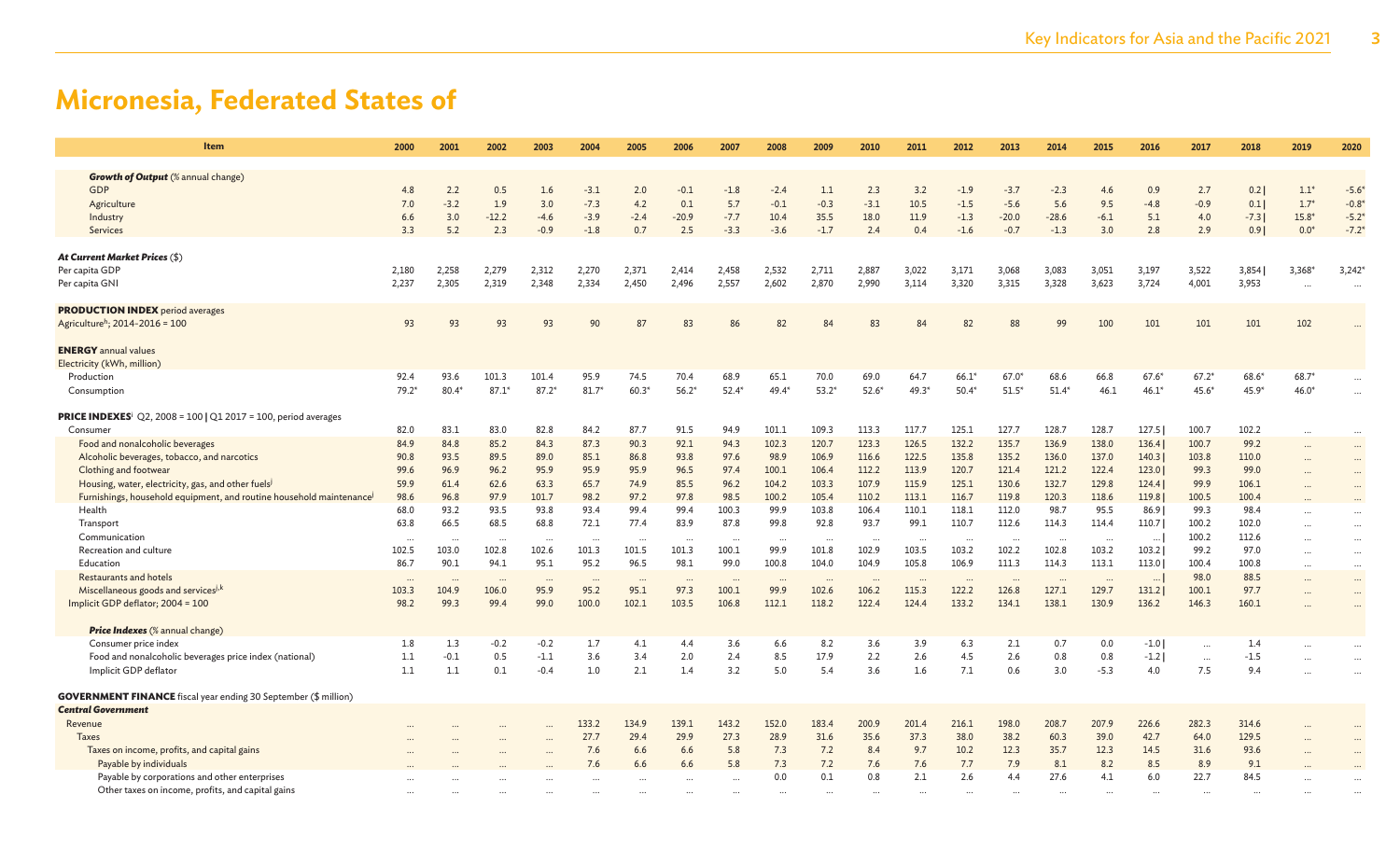| Item                                                          | 2000 | 2001   | 2002                 | 2003      | 2004     | 2005     | 2006     | 2007     | 2008     | 2009                 | 2010     | 2011     | 2012   | 2013     | 2014     | 2015     | 2016      | 2017     | 2018     | 2019      | 2020         |
|---------------------------------------------------------------|------|--------|----------------------|-----------|----------|----------|----------|----------|----------|----------------------|----------|----------|--------|----------|----------|----------|-----------|----------|----------|-----------|--------------|
| Taxes on payroll and workforce                                |      |        |                      |           |          |          |          |          |          |                      |          |          |        |          |          |          |           |          |          |           |              |
| Taxes on property                                             |      |        |                      |           |          |          |          | $\cdots$ |          |                      |          |          |        | $\cdots$ |          |          | $\cdot$   |          |          |           |              |
| Taxes on goods and services                                   |      |        |                      |           | 12.9     | 14.1     | 13.3     | 13.1     | 13.3     | 14.8                 | 16.8     | 17.6     | 18.1   | 17.2     | 16.4     | 17.4     | 17.8      | 19.5     | 22.5     |           | $\cdot\cdot$ |
| Taxes on international trade and transaction                  |      |        |                      |           | 6.9      | 8.7      | 9.3      | 8.4      | 8.2      | 9.2                  | 10.0     | 9.8      | 9.4    | 8.5      | 8.1      | 9.0      | 10.1      | 12.5     | 12.9     |           | $\cdots$     |
| Other taxes                                                   |      |        |                      |           | 0.2      | 0.0      | 0.6      | 0.0      | 0.1      | 0.4                  | 0.3      | 0.3      | 0.2    | 0.2      | 0.2      | 0.3      | 0.3       | 0.5      | 0.5      |           |              |
| Social contributions                                          |      |        |                      |           | $\cdots$ | $\cdots$ | $\cdots$ | $\cdots$ |          |                      |          | $\cdots$ |        | $\cdots$ | $\cdots$ | $\cdots$ | $\cdot$ . |          | $\cdots$ |           |              |
| Grants                                                        |      |        |                      |           | 74.3     | 85.5     | 85.2     | 92.9     | 96.3     | 124.3                | 137.4    | 137.3    | 141.5  | 113.6    | 91.4     | 91.1     | 107.5     | 130.9    | 99.4     |           | $\ddotsc$    |
| Other revenue                                                 |      |        |                      |           | 31.3     | 20.0     | 24.0     | 22.9     | 26.8     | 27.5                 | 28.0     | 26.8     | 36.6   | 46.1     | 57.0     | 77.8     | 76.4      | 87.5     | 85.8     | $\cdots$  | $\cdots$     |
| Expense                                                       |      |        | $\cdots$             |           | 165.4    | 136.6    | 141.9    | 131.5    | 136.6    | 129.4                | 137.4    | 135.8    | 142.2  | 141.7    | 147.9    | 153.4    | 163.3     | 175.1    | 184.5    | $\cdots$  | $\cdots$     |
| Compensation of employees                                     |      |        | $\ddot{\phantom{a}}$ |           | 53.6     | 55.0     | 55.3     | 56.5     | 65.1     | 64.7                 | 68.0     | 68.0     | 67.7   | 69.1     | 69.8     | 69.8     | 69.8      | 73.7     | 74.5     |           | $\cdots$     |
| Use of goods and services                                     |      |        |                      |           | 24.4     | 23.8     | 21.2     | 21.7     | 24.1     | 52.6                 | 54.5     | 52.4     | 58.8   | 53.7     | 62.3     | 67.8     | 75.6      | 86.6     | 94.9     | $\cdots$  | $\cdots$     |
| Consumption of fixed capital                                  |      |        |                      |           | $\cdots$ | $\cdots$ |          | $\cdots$ | $\cdots$ | $\ddot{\phantom{a}}$ |          | $\cdots$ |        | $\cdots$ | $\cdots$ |          | $\cdots$  | $\cdots$ | $\cdots$ |           | $\cdots$     |
| Interest                                                      |      |        |                      |           | 0.5      | 0.4      | 0.4      | 0.5      | 0.6      | 0.8                  | 0.8      | 1.0      | 1.0    | 1.2      | 1.2      | 1.1      | 1.0       | 0.9      | 0.9      |           |              |
| Subsidies                                                     |      |        |                      |           | 1.8      | 0.6      | 0.5      | 0.7      | 3.6      | 1.6                  | 1.0      | 0.7      | 1.0    | 0.6      | 0.7      | 0.3      | 0.3       | 1.3      | 0.2      |           | $\cdots$     |
| Grants                                                        |      |        |                      |           | 31.3     | 3.7      | 6.6      | 3.7      | 3.4      | 3.4                  | 6.4      | 5.8      | 5.2    | 4.5      | 5.2      | 6.1      | 9.8       | 4.2      | 4.4      |           |              |
| Social benefits                                               |      |        |                      |           | $\cdots$ | $\cdots$ | $\cdots$ | $\cdots$ | $\cdots$ | $\cdots$             |          | $\cdots$ |        | $\cdots$ | $\cdots$ | $\cdots$ | $\cdots$  |          | $\cdots$ |           |              |
| Other expense                                                 |      |        |                      |           | 53.8     | 53.1     | 57.8     | 48.4     | 39.8     | 6.4                  | 6.6      | 7.9      | 8.5    | 12.5     | 8.8      | 8.3      | 6.8       | 8.4      | 9.5      | $\cdots$  | $\cdot$      |
| Net operating balance                                         |      |        |                      |           | 298.6    | 271.4    | 281.0    | 274.7    | 288.6    | 312.8                | 338.3    | 337.2    | 358.3  | 339.7    | 356.6    | 362.4    | 392.4     | 461.1    | 504.8    |           | $\ddotsc$    |
| Gross operating balance                                       |      |        |                      |           | $-19.4$  | 2.4      | $-2.5$   | $-0.9$   | 1.8      | 14.9                 | 12.9     | 12.8     | 15.2   | 25.1     | 50.5     | 43.7     | 44.1      | 89.9     | 127.3    |           | $\cdots$     |
| <b>Transactions in Nonfinancial Assets</b>                    |      |        |                      |           |          |          |          |          |          |                      |          |          |        |          |          |          |           |          |          |           |              |
| Net/gross investment in nonfinancial assets                   |      |        |                      |           | 4.6      | 12.2     | 10.8     | 20.6     | 19.5     | 48.7                 | 62.1     | 67.4     | 70.7   | 47.2     | 25.2     | 22.9     | 41.6      | 59.4     | 38.4     |           |              |
| <b>Fixed assets</b>                                           |      |        |                      |           | 4.5      | 12.2     | 11.1     | 20.7     | 19.5     | 48.7                 | 62.1     | 67.4     | 70.7   | 47.2     | 25.2     | 22.9     | 41.6      | 59.2     | 38.4     |           | $\cdots$     |
| Inventories                                                   |      |        |                      |           | 0.2      | 0.1      | 0.3      | 0.1      | 0.0      | 0.0                  | 0.0      | 0.0      | 0.0    | $\ddots$ |          |          | 0.0       |          |          |           |              |
| Valuables                                                     |      |        |                      |           | $\cdots$ | $\ddots$ | $\cdots$ | $\cdots$ | $\cdots$ |                      | $\cdots$ | $\cdots$ |        | $\cdots$ | $\cdots$ | $\cdots$ | $\cdots$  | $\cdots$ | $\cdots$ |           | $\cdots$     |
| Nonproduced assets                                            |      |        |                      |           |          |          |          |          |          |                      | $-0.1$   |          | $-0.2$ |          |          |          |           | $-0.2$   | $-0.1$   |           |              |
| Expenditure                                                   |      |        |                      |           | 170.0    | 148.8    | 152.7    | 152.1    | 156.1    | 178.2                | 199.6    | 203.2    | 213.2  | 188.9    | 173.2    | 176.3    | 204.9     | 234.5    | 223.0    |           | $\ddotsc$    |
| Net lending/Net borrowing                                     |      |        |                      |           | $-36.8$  | $-13.9$  | $-13.6$  | $-9.0$   | $-4.1$   | 5.2                  | 1.4      | $-1.8$   | 2.9    | 9.1      | 35.5     | 32.7     | 24.1      | 53.0     | 97.4     |           | $\ddots$     |
| Primary balance <sup>l</sup>                                  |      |        |                      |           | $-26.0$  | $-8.1$   | $-8.0$   | $-8.2$   | $-4.9$   | 5.3                  | 1.7      | $-1.2$   | 3.0    | 9.9      | 36.1     | 33.6     | 24.7      | 53.4     | 97.8     |           | $\cdots$     |
| Transactions in Financial Assets and Liabilities (Financing)  |      |        |                      |           |          |          |          |          |          |                      |          |          |        |          |          |          |           |          |          |           |              |
| Net acquisition of financial assets                           |      |        | $\ddotsc$            |           | 33.2     | 18.3     | 4.1      | 13.4     | $-2.7$   | $-10.2$              | 2.3      | $-3.4$   | $-7.7$ | $-3.0$   | $-29.9$  | $-42.0$  | $-31.3$   | $-83.0$  | -80.9    | $\cdots$  | $\cdots$     |
| Domestic                                                      |      |        |                      |           | $-8.3$   | 1.5      | $-5.9$   | 4.5      | 0.9      | $-5.9$               | 0.6      | $-6.9$   | $-8.1$ | $-7.3$   | $-34.0$  | $-17.6$  | $-10.9$   | $-71.3$  | 15.3     | $\ddots$  | $\cdots$     |
| External                                                      |      |        |                      |           | 41.4     | 16.8     | 10.0     | 8.9      | $-3.6$   | $-4.4$               | 1.7      | 3.5      | 0.4    | 4.2      | 4.2      | $-24.5$  | $-20.4$   | $-11.7$  | $-96.2$  | $\cdots$  | $\cdots$     |
| Net incurrence of liabilities                                 |      |        |                      |           | 3.6      | $-4.4$   | 9.5      | $-4.4$   | 6.8      | 3.0                  | $-1.5$   | 5.8      | 5.9    | $-6.1$   | $-5.6$   | 9.3      | 7.2       | 30.0     | $-16.5$  |           |              |
| Domestic                                                      |      |        |                      |           | 2.6      | $-5.4$   | 7.3      | $-8.2$   | 3.0      | 1.1                  | 0.5      | 2.0      | 4.5    | $-7.0$   | $-5.4$   | 9.3      | 8.4       | 26.4     | $-14.5$  |           |              |
| External                                                      |      |        |                      |           | 1.0      | 1.0      | 2.2      | 3.8      | 3.7      | 1.8                  | $-2.0$   | 3.8      | 1.4    | 0.9      | $-0.3$   | $-0.0$   | $-1.2$    | 3.6      | $-2.0$   |           |              |
|                                                               |      |        |                      |           |          |          |          |          |          |                      |          |          |        |          |          |          |           |          |          |           |              |
| <b>Government Finance</b> (% of GDP at current market prices) |      |        |                      |           |          |          |          |          |          |                      |          |          |        |          |          |          |           |          |          |           |              |
| Revenue                                                       |      |        |                      |           | 55.5     | 53.9     | 54.9     | 55.8     | 57.8     | 65.4                 | 67.7     | 64.7     | 66.0   | 62.4     | 65.4     | 66.2     | 69.0      | 80.2     | 90.5     | 79.8*     | 79.3*        |
| Taxes                                                         |      |        | $\ddotsc$            |           | 11.5     | 11.7     | 11.8     | 10.6     | 11.0     | 11.3                 | 12.0     | 12.0     | 11.6   | 12.1     | 18.9     | 12.4     | 13.0      | 18.2     | 37.3     | $\ldots$  | $\ldots$     |
| Taxes payable by individuals                                  |      | $\sim$ | $\ddotsc$            | $\ddotsc$ | 3.1      | 2.6      | 2.6      | 2.3      | 2.8      | 2.6                  | 2.5      | 2.4      | 2.3    | 2.5      | 2.5      | 2.6      | 2.6       | 2.5      | 2.3      | $\cdots$  | $\cdots$     |
| Taxes payable by corporations and other enterprises           |      |        |                      |           | $\cdots$ | $\cdots$ | $\cdots$ | $\cdots$ | 0.0      | 0.0                  | 0.3      | 0.7      | 0.8    | 1.4      | 8.7      | 1.3      | 1.8       | 6.3      | 21.0     | $\ddots$  | $\cdots$     |
| Expenditure                                                   |      |        |                      |           | 70.8     | 59.4     | 60.2     | 59.2     | 59.3     | 63.6                 | 67.2     | 65.3     | 65.1   | 59.6     | 54.2     | 55.9     | 61.8      | 64.5     | 55.5     | $\ddotsc$ | $\cdots$     |
| Net lending/Net borrowing                                     |      |        |                      |           | $-15.3$  | $-5.6$   | $-5.4$   | $-3.5$   | $-1.5$   | 1.9                  | 0.5      | $-0.6$   | 0.9    | 2.9      | 11.1     | 10.4     | 7.3       | 14.6     | 24.2     |           | $\ddotsc$    |
| Primary balance                                               |      |        |                      |           | $-10.8$  | $-3.2$   | $-3.2$   | $-3.2$   | $-1.9$   | 1.9                  | 0.6      | $-0.4$   | 0.9    | 3.1      | 11.3     | 14.1     | 13.5      | 24.9     | 24.3     |           |              |
|                                                               |      |        |                      |           |          |          |          |          |          |                      |          |          |        |          |          |          |           |          |          |           |              |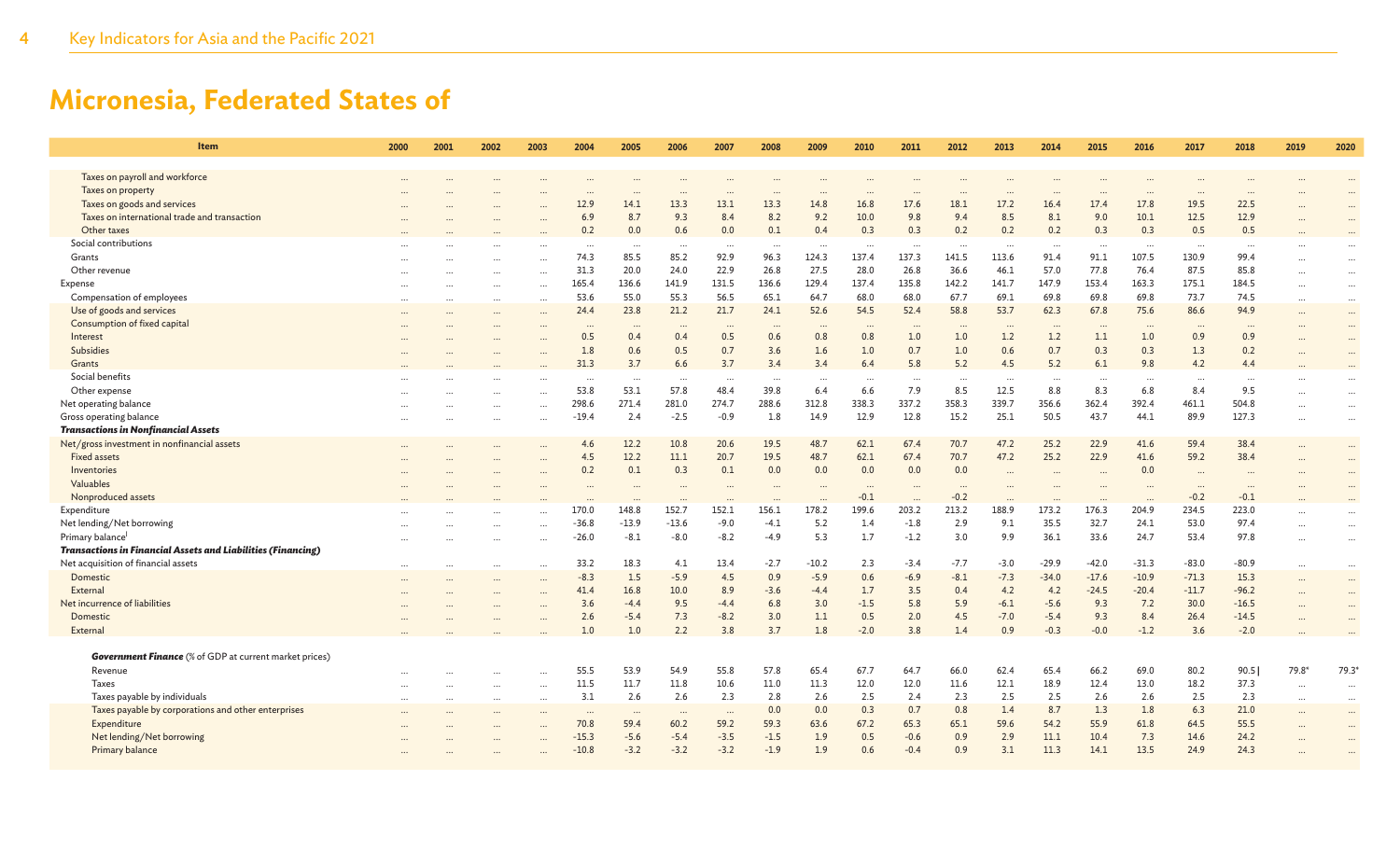| <b>Item</b>                                                                                         | 2000         | 2001          | 2002                | 2003                          | 2004                | 2005                | 2006                          | 2007                          | 2008                 | 2009                | 2010                | 2011                | 2012                          | 2013                | 2014                | 2015                | 2016                 | 2017                 | 2018                 | 2019                 | 2020                 |
|-----------------------------------------------------------------------------------------------------|--------------|---------------|---------------------|-------------------------------|---------------------|---------------------|-------------------------------|-------------------------------|----------------------|---------------------|---------------------|---------------------|-------------------------------|---------------------|---------------------|---------------------|----------------------|----------------------|----------------------|----------------------|----------------------|
|                                                                                                     |              |               |                     |                               |                     |                     |                               |                               |                      |                     |                     |                     |                               |                     |                     |                     |                      |                      |                      |                      |                      |
| <b>EXTERNAL TRADE</b> <sup>m</sup> calendar year $(\$ \ '000)$<br>Exports, fob <sup>n</sup>         | 16,788       | 18,401        | 14,441              | 18,206                        | 14,003              | 12,984              | 8,922                         | 16,190                        | 21,194               | 18,319              | 29,954              | 43,471              | 52,233                        | 34,859              | 32,141              | 39,520              | 48,725               | 45,981               | 46,770               |                      |                      |
| Imports, cif                                                                                        | 106,760      | 113,834       | 104,290             | 117,047                       | 132,528             | 128,306             | 137,993                       | 145,708                       | 160,483              | 171,001             | 167,893             | 188,081             | 193,645                       | 187,692             | 160,885             | 160,336             | 185,995              | 183,419              | 197,980              |                      |                      |
| Trade balance                                                                                       | $-89,972$    | $-95,433$     | $-89.849$           | $-98,841$                     | $-118,525$          | $-115,322$          | $-129,071$                    | $-129,518$                    | $-139,289$           | $-152,682$          | $-137,938$          | $-144,610$          | $-141,412$                    | $-152,833$          | $-128,744$          | $-120,816$          | $-137,271$           | $-137,438$           | $-151,210$           |                      |                      |
|                                                                                                     |              |               |                     |                               |                     |                     |                               |                               |                      |                     |                     |                     |                               |                     |                     |                     |                      |                      |                      |                      |                      |
| <b>External Trade</b> (% annual change)                                                             |              |               |                     |                               |                     |                     |                               |                               |                      |                     |                     |                     |                               |                     |                     |                     |                      |                      |                      |                      |                      |
| Exports                                                                                             |              | 9.6           | $-21.5$             | 26.1                          | $-23.1$             | $-7.3$              | $-31.3$                       | 81.5                          | 30.9                 | $-13.6$             | 63.5                | 45.1                | 20.2                          | $-33.3$             | $-7.8$              | 23.0                | 59.9                 | $-5.6$               |                      |                      |                      |
| Imports                                                                                             |              | 6.6           | $-8.4$              | 12.2                          | 13.2                | $-3.2$              | 7.5                           | 5.6                           | 10.1                 | 6.6                 | $-1.8$              | 12.0                | 3.0                           | $-3.1$              | $-14.3$             | $-0.3$              | 16.0                 | $-1.4$               |                      |                      |                      |
| <b>Direction of Trade</b> calendar year (\$ '000)                                                   |              |               |                     |                               |                     |                     |                               |                               |                      |                     |                     |                     |                               |                     |                     |                     |                      |                      |                      |                      |                      |
| Exports, total                                                                                      | 6,419.7      | 6.565.5       | 8,173.9             | 8,233.5                       | 7,622.8             | 3,174.2             | 4,169.2                       | 8,502.1                       | 4,213.3              | 4,900.8             | 5,323.4             | 6,818.6             | 49,912.1                      | 21,976.1            | 18,235.2            | 15,794.9            | 45,947.1             | 109,863.4            | 149,517.0            | 217,234.3            | 184,020.6            |
| 1. Thailand                                                                                         |              |               |                     |                               |                     |                     |                               |                               | $\ddot{\phantom{a}}$ |                     |                     |                     | 42,512.8                      | 16,600.0            | 13,029.3            | 11,302.8            | 34,538.9             | 62,786.6             | 68,664.5             | 114,441.9            | 106,880.6            |
| 2. Guam                                                                                             |              |               | 1,140.2             | 1,422.1                       | 477.1               | 941.9               | 1,674.2                       | 3,641.5                       | 3,217.2              | 3,331.0             | 4,532.4             | 5,007.1             | 3,696.3                       | 3,250.4             | 2,632.0             | 2,287.7             | 6,781.0              | 13,460.6             | 17,661.9             | 24,790.2             | 22,016.6             |
| 3. Guyana                                                                                           |              |               |                     |                               |                     |                     |                               |                               |                      |                     |                     | 1.5                 | 0.3                           |                     |                     | 13.4                |                      |                      | 1.9                  | 39,397.9             | 29,976.7             |
| 4. China, People's Republic of                                                                      |              |               |                     |                               |                     |                     |                               |                               |                      |                     |                     |                     |                               |                     |                     |                     | 365.1                | 10,996.9             | 21,570.4             | 11,862.8             | 6,959.7              |
| 5. Japan                                                                                            | 2,705.7      | 2.705.7       | 2.705.              | 3.433.9                       | 3.001.9             | 2.009.9             | 748.3                         | 659.9                         |                      |                     |                     |                     |                               |                     |                     |                     | 398.7                | 6,398.4              | 18,277.3<br>9,092.6  | 13,801.4<br>3,028.9  | 5,353.7<br>2,608.4   |
| 6. Philippines<br>7. Indonesia                                                                      |              |               |                     |                               |                     |                     |                               |                               |                      |                     |                     |                     |                               |                     |                     |                     | 1,412.2              | 5,847.0<br>1,978.8   |                      | 3,682.0              | 3,043.4              |
| 8. United States                                                                                    | 3.684.3      | 3,684.3       | $\cdots$<br>3.684.3 | 3,190.3                       | $\cdots$<br>2,921.1 | $\cdots$<br>30.0    | $\ddot{\phantom{0}}$<br>725.9 | $\cdots$<br>2,827.5           | $\cdots$<br>402.0    | $\cdot$<br>199.7    | 310.5               | 485.7               | $\cdots$<br>652.1             | 732.9               | <br>732.9           | $\ddots$<br>732.9   | 865.8                | 1,451.6              | $\cdots$<br>1,587.0  | 2,290.7              | 3,502.9              |
| 9. Mexico                                                                                           |              |               | 6.0                 |                               | 1,137.0             | 29.0                | 692.0                         | 818.0                         | 76.0                 | 84.0                | 52.0                | 462.0               | 1,705.0                       | 154.0               | 315.0               | 195.0               | 312.0                | 561.0                | 5,587.0              | 233.0                | 182.0                |
| 10. Marshall Islands                                                                                |              |               | 66.7                | 44.0                          | 44.4                | 47.6                | 140.7                         | 75.5                          | 141.6                | 172.5               | 137.7               | 184.6               | 413.7                         | 255.8               | 207.2               | 180.1               | 533.7                | 1,059.4              | 1,390.1              | 1,951.2              | 1,732.9              |
|                                                                                                     |              |               |                     |                               |                     |                     |                               |                               |                      |                     |                     |                     |                               |                     |                     |                     |                      |                      |                      |                      |                      |
| Imports, total                                                                                      | 1,641.7      |               | 1.615.1 104.290.0   | 104,997.6 132,527.9 128,307.4 |                     |                     |                               | 137,993.2 145,707.5 160,482.8 |                      | 171,004.8 167,895.8 |                     | 188,080.8           | 193,659.7 187,747.7 190,119.5 |                     |                     | 186,286.8 463,463.7 |                      | 628,179.2            | 675,165.6            | 485,962.1            | 526,626.1            |
| 1. United States                                                                                    |              |               |                     | 42,578.6                      | 51,909.9            | 47,430.0            | 54,820.1                      | 60,911.7                      | 66,306.7             | 77,839.5            | 63,961.4            | 68,767.0            | 74,340.4                      | 69,380.9            | 69,380.9            | 69,380.9            | 77,360.9             | 105,075.8            | 116,195.1            | 114,526.1            | 127,325.7            |
| 2. Indonesia                                                                                        |              |               |                     | 80.3                          | 111.8               | 163.6               | 112.4                         | 324.0                         | 476.8                | 354.8               | 90.8                | 199.2               | 127.0                         | 191.0               | 191.0               |                     | 191.0 226,107.3      | 117,260.2            | 173,664.8            | 877.0                | 721.5                |
| 3. Guam                                                                                             |              |               | 5.538.8             | 16.146.0                      | 18.610.0            | 19.664.4            | 25,969.7                      | 20,567.6                      | 28,907.2             | 31,297.6            | 30.361.5            | 42,322.6            | 53.882.1                      | 41,421.0            | 42,411.4            | 41,494.4            | 50.783.5             | 103,426.6            | 110,189.5            | 105,591.2            | 117,953.5            |
| 4. Japan<br>5. China, People's Republic of                                                          |              |               |                     | 11,622.3<br>2.030.0           | 15,213.0<br>2,386.4 | 12,556.3<br>3,527.3 | 13,158.4<br>4.398.9           | 12,115.8<br>5.540.4           | 14,132.1<br>6,296.7  | 13,224.8            | 13,798.1<br>4,483.8 | 14,488.1<br>3,491.9 | 13,379.9<br>3.313.0           | 12,619.3<br>5,075.3 | 12,619.3<br>5,075.3 | 12,619.3            | 12,619.3<br>11,942.3 | 37,578.9<br>31,683.6 | 31,946.2<br>23,973.6 | 30,577.7<br>23,814.5 | 29,801.3<br>25,489.5 |
| 6. Korea, Republic of                                                                               |              |               |                     | 4,237.1                       | 5,617.9             | 5,115.3             | 8,055.0                       | 6,521.1                       | 6,575.2              | 5,977.9<br>7,307.1  | 3,950.1             | 4,762.6             | 5,204.4                       | 5,574.6             | 5,574.6             | 5,075.3<br>5.574.6  | 9,126.6              | 52,066.6             | 20,538.7             | 12,335.6             | 13,033.6             |
| 7. Australia                                                                                        | 1,609.6      | 1.609.6       | 1,609.6             | 6,808.3                       | 7,495.4             | 5,084.4             | 5,776.7                       | 5,850.8                       | 5,207.1              | 3,917.2             | 4,352.4             | 6,745.2             | 8,819.9                       | 12,026.2            | 12,026.2            | 12,026.2            | 17,330.8             | 15,099.8             | 16,817.1             | 15,639.0             | 14,432.4             |
| 8. Singapore                                                                                        |              |               |                     | 1,771.7                       | 4,876.5             | 5,689.3             | 6,352.6                       | 12,412.7                      | 13,033.1             | 7,318.9             | 7,343.5             | 9,670.3             | 9,355.0                       | 8,937.6             | 8.937.6             | 8,937.6             | 9,127.2              | 11,120.6             | 12,734.9             | 14,070.9             | 12,439.8             |
| 9. Philippines                                                                                      |              |               |                     | 4.418.7                       | 5.879.3             | 4,575.5             | 6,002.7                       | 5.159.0                       | 5.431.9              | 5,760.8             | 5.417.9             | 8,040.3             | 9.611.2                       | 5,599.9             | 5.599.9             | 5,599.9             | 5,599.9              | 13.138.9             | 11,551.5             | 12,724.3             | 13,532.1             |
| 10. Hong Kong, China                                                                                |              |               |                     | 5,229.0                       | 7,683.5             | 6,155.1             | 5,023.6                       | 9,018.8                       | 4,903.6              | 4,776.3             | 4,827.9             | 4,617.1             | 5,128.8                       | 3,622.3             | 3,622.3             | 3,622.3             | 3,622.3              | 3,622.3              | 3,622.3              | 3,622.3              | 3,622.3              |
| <b>BALANCE OF PAYMENTS<sup>o</sup></b> fiscal year ending 30 September   calendar year (\$ million) |              |               |                     |                               |                     |                     |                               |                               |                      |                     |                     |                     |                               |                     |                     |                     |                      |                      |                      |                      |                      |
| Current account                                                                                     | $-34.2$      | $-42.1$       | $-24.4$             | $-14.7$                       | $-44.4$             | $-25.3$             | $-39.3$                       | $-27.4$                       | $-49.8$              | $-59.3$             | $-52.1$             | $-60.0$             | $-44.4$                       | $-31.5$             | 19.5                | 14.1                | 23.8                 | 37.7                 | 84.6                 | $\ddotsc$            |                      |
| Balance on goods                                                                                    | $-89.0$      | $-95.5$       | $-90.6$             | $-96.5$                       | $-109.3$            | $-107.0$            | $-110.8$                      | $-103.4$                      | $-120.7$             | $-127.0$            | $-128.4$            | $-134.0$            | $-125.4$                      | $-128.8$            | $-117.5$            | $-127.9$            | $-110.3$             | $-120.2$             | $-128.5$             |                      | $\cdots$             |
| Exports                                                                                             | 20.4         | 26.0          | 21.1                | 23.9                          | 15.3                | 18.7                | 18.7                          | 27.0                          | 28.4                 | 26.5                | 31.6                | 40.5                | 57.8                          | 50.2                | 38.2                | 39.9                | 49.7                 | 55.3                 | 47.2                 |                      |                      |
| Imports                                                                                             | 109.4        | 121.5         | 111.7               | 120.4                         | 124.6               | 125.7               | 129.5                         | 130.4                         | 149.1                | 153.4               | 160.0               | 174.4               | 183.2                         | 178.9               | 155.7               | 167.7               | 160.0                | 175.4                | 175.7                |                      | $\cdots$             |
| Balance on services                                                                                 | $-38.5$      | $-42.5$       | $-39.5$             | $-44.0$                       | $-41.2$             | $-40.9$             | $-39.2$                       | $-34.5$                       | $-44.2$              | $-55.4$             | $-45.1$             | -45.0               | $-43.4$                       | $-37.7$             | $-17.3$             | $-34.1$             | $-40.3$              | $-30.5$              | 8.3                  |                      | $\cdots$             |
| Credit                                                                                              | 21.5         | 20.3          | 22.8                | 22.1                          | 22.0                | 23.1                | 27.1                          | 30.7                          | 33.0                 | 34.8                | 38.7                | 36.5                | 40.0                          | 46.3                | 63.4                | 45.8                | 42.2                 | 54.6                 | 95.4                 |                      | $\cdots$             |
| Debit                                                                                               | 60.0         | 62.8          | 62.3                | 66.2                          | 63.2                | 64.0                | 66.3                          | 65.3                          | 77.2                 | 90.2                | 83.8                | 81.4                | 83.4                          | 83.9                | 80.7                | 79.8                | 82.5                 | 85.1                 | 87.1                 | $\cdots$             | $\cdots$             |
| Balance on primary income                                                                           | 6.1          | 5.0           | 4.2                 | 3.7                           | 6.8                 | 8.4                 | 8.5                           | 10.4                          | 7.2                  | 16.5                | 10.6                | 9.6                 | 15.4                          | 25.5                | 25.4                | 59.4                | 54.8                 | 47.2                 | 10.3                 | $\ddotsc$            |                      |
| Credit                                                                                              | 21.1         | 19.3          | 18.4                | 18.3                          | 18.9                | 21.1                | 22.2                          | 24.8                          | 24.1                 | 26.6                | 23.5                | 23.7                | 31.4                          | 39.9                | 52.8                | 73.2                | 72.1                 | 78.7                 | 78.6                 |                      |                      |
| Debit                                                                                               | 15.0         | 14.2          | 14.2                | 14.6                          | 12.1                | 12.8                | 13.6                          | 14.4                          | 16.9                 | 10.1                | 12.9                | 14.2                | 16.1                          | 14.4                | 27.4                | 13.1                | 15.9                 | 26.6                 | 68.4                 |                      |                      |
| Balance on secondary income<br>Credit                                                               | 87.2<br>96.7 | 90.8<br>100.7 | 101.5<br>111.5      | 122.1<br>132.5                | 99.3<br>109.4       | 114.3<br>124.7      | 102.2<br>112.9                | 100.1<br>110.7                | 107.8<br>118.5       | 106.6<br>121.0      | 110.9<br>126.2      | 109.4<br>124.9      | 109.1<br>124.8                | 109.4<br>125.0      | 128.9<br>144.2      | 116.7<br>132.7      | 119.6<br>136.0       | 138.5<br>156.9       | 194.5<br>211.9       |                      |                      |
|                                                                                                     |              |               |                     |                               |                     |                     |                               |                               |                      |                     |                     |                     |                               |                     |                     |                     |                      |                      |                      | $\cdots$             |                      |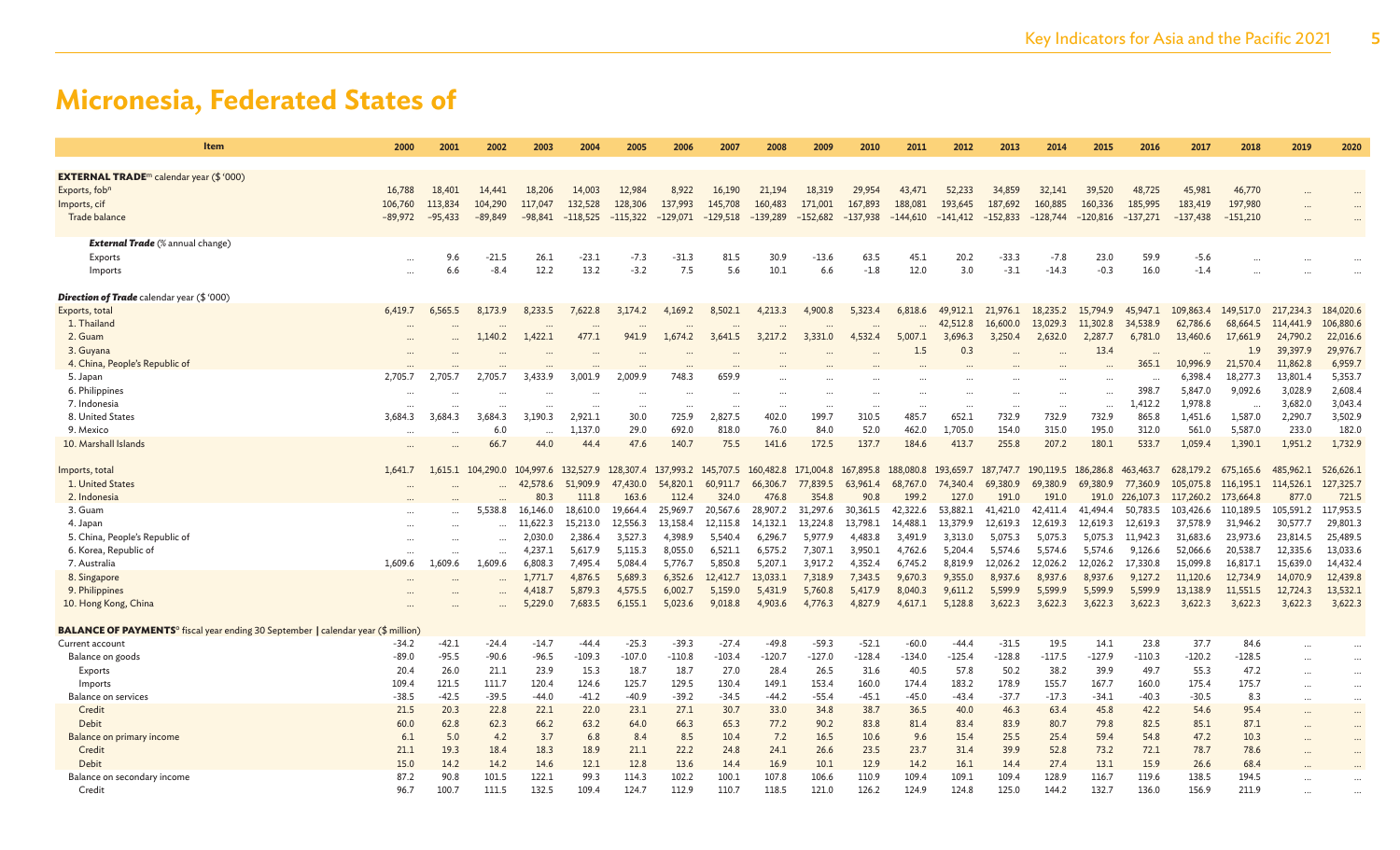| <b>Item</b>                                                                          | 2000        | 2001         | 2002        | 2003        | 2004        | 2005        | 2006        | 2007         | 2008         | 2009        | 2010         | 2011         | 2012         | 2013         | 2014         | 2015         | 2016         | 2017         | 2018         | 2019      | 2020            |
|--------------------------------------------------------------------------------------|-------------|--------------|-------------|-------------|-------------|-------------|-------------|--------------|--------------|-------------|--------------|--------------|--------------|--------------|--------------|--------------|--------------|--------------|--------------|-----------|-----------------|
|                                                                                      |             |              |             |             |             |             |             |              |              |             |              |              |              |              |              |              |              |              |              |           |                 |
| Debit                                                                                | 9.5         | 9.9          | 10.1        | 10.4        | 10.1        | 10.5        | 10.8        | 10.6         | 10.7         | 14.4        | 15.3         | 15.5         | 15.8         | 15.6         | 15.3         | 16.0         | 16.4         | 18.4         | 17.4         |           |                 |
| Capital account                                                                      | 31.9        | 32.2         | 39.1        | 39.4        | 8.7         | $-19.0$     | 18.5        | 19.7         | 27.5         | 54.9        | 64.2         | 62.0         | 68.3         | 42.2         | 21.2         | 30.9         | 32.4         | 33.0         | 19.6         |           |                 |
| Credit                                                                               | 31.9        | 32.2         | 39.1        | 39.4        | 8.7         | 11.3        | 18.5        | 19.7         | 27.5         | 54.9        | 64.2         | 62.0         | 68.3         | 42.2         | 21.2         | 30.9         | 32.4         | 33.0         | 19.6         | $\cdots$  | $\cdots$        |
| Debit                                                                                |             |              |             |             |             | 30.3        |             |              |              |             |              |              |              |              |              |              |              |              | $\cdots$     |           |                 |
| Financial account <sup>p</sup>                                                       | $-19.6$     | $-9.4$       | $-2.1$      | $-46.8$     | $-16.6$     | 78.1        | 11.6        | 1.6          | 12.1         | $-1.2$      | $-19.9$      | $-8.2$       | $-34.6$      | $-16.0$      | $-27.4$      | $-47.4$      | $-26.7$      | $-57.9$      | $-136.4$     |           |                 |
| Direct investment                                                                    | 0.3         | 0.3          | 0.4         | 0.4         | 0.2         | 0.2         | 0.1         | 0.1          | $-5.3$       | 0.6         | 0.7          | 0.8          | 0.9          | 0.6          | 0.3          | 0.2          | 0.2          | 0.2          | 0.2          | $\cdots$  |                 |
| Portfolio investment                                                                 | $-21.4$     | $-10.9$      | $-3.2$      | $-23.1$     | 39.4        | 10.2        | 8.3         | 0.4          | $-1.0$       | 5.1         | $-8.5$       | 0.2          | $-1.0$       | $-3.6$       | $-7.1$       | $-40.7$      | 3.3          | $-15.6$      | $-113.1$     | $\ddotsc$ |                 |
| Other investment                                                                     | 1.6         | 1.3          | 0.7         | $-24.1$     | $-56.1$     | 67.8        | 3.2         | 1.0          | 18.4         | $-6.9$      | $-12.2$      | $-9.1$       | $-34.5$      | $-13.0$      | $-20.6$      | $-6.9$       | $-30.1$      | $-42.5$      | $-23.5$      | $\cdots$  | $\cdots$        |
| Net errors and omissions                                                             | $-21.9$     | $-19.2$      | 12.6        | $-22.2$     | $-52.3$     | 33.8        | $-9.2$      | $-6.2$       | $-10.2$      | $-5.6$      | $-7.8$       | $-6.1$       | $-10.7$      | $-5.3$       | 13.3         | $-2.4$       | 29.5         | 12.8         | $-32.3$      |           | $\cdots$        |
| International investment position                                                    | 172.9       | 179.9        | 182.6       | 235.4       | 230.3       | 192.5       | 191.7       | 195.8        | 146.2        | 156.6       | 182.6        | 185.1        | 225.3        | 263.8        | 302.7        | 338.5        | 383.8        | 466.5        | $\cdots$     |           |                 |
| <b>Balance of Payments</b> (% of GDP at current market prices)<br>Exports<br>Imports | 8.7<br>46.9 | 10.8<br>50.4 | 8.7<br>46.0 | 9.7<br>49.1 | 6.4<br>51.9 | 7.5<br>50.2 | 7.4<br>51.1 | 10.5<br>50.8 | 10.8<br>56.6 | 9.4<br>54.7 | 10.7<br>53.9 | 13.0<br>56.0 | 17.7<br>56.0 | 15.8<br>56.4 | 12.0<br>48.8 | 12.6<br>53.0 | 15.0<br>48.1 | 15.1<br>47.8 | 11.7<br>43.7 |           |                 |
| Balance on goods                                                                     | $-38.1$     | $-39.6$      | $-37.4$     | $-39.3$     | $-45.5$     | $-42.8$     | $-43.7$     | $-40.3$      | $-45.9$      | $-45.3$     | $-43.2$      | $-43.0$      | $-38.3$      | $-40.6$      | $-36.8$      | $-40.4$      | $-33.2$      | $-32.8$      | $-32.0$      |           |                 |
| Current account balance                                                              | $-14.7$     | $-17.5$      | $-10.1$     | $-6.0$      | $-18.5$     | $-10.1$     | $-15.5$     | $-10.7$      | $-18.9$      | $-21.1$     | $-17.5$      | $-19.3$      | $-13.6$      | $-9.9$       | 6.1          | 4.5          | 7.2          | 10.3         | 21.0         | $24.8*$   | $21.6*$         |
| <b>INTERNATIONAL RESERVES</b> as of end of period (\$ million)                       |             |              |             |             |             |             |             |              |              |             |              |              |              |              |              |              |              |              |              |           |                 |
| Total                                                                                | 113.0       | 98.3         | 117.4       | 89.6        | 54.8        | 50.0        | 46.6        | 48.5         | 40.0         | 55.7        | 55.8         | 75.1         | 76.8         | 84.3         | 114.1        | 135.1        | 157.0        | 203.7        | 203.5        | 397.2     |                 |
| Gold, national valuation                                                             |             |              |             |             |             |             |             |              |              |             |              |              |              |              |              |              |              |              |              |           |                 |
| Foreign exchange                                                                     | 111.6       | 96.9         | 115.8       | 87.8        | 52.9        | 48.2        | 44.7        | 46.4         | 37.9         | 46.0        | 46.2         | 65.5         | 67.2         | 74.8         | 105.1        | 126.5        | 148.6        | 194.8        | 194.8        | 388.5     |                 |
| Reserve position in the IMF                                                          | 0.0         | 0.0          | 0.0         | 0.0         | 0.0         | 0.0         | 0.0         | 0.0          | 0.0          | 0.0         | 0.0          | 0.0          | 0.0          | 0.0          | 0.0          | 0.0          | 0.0          | 0.0          | 0.0          | 0.0       | $\cdots$<br>0.8 |
| <b>SDRs</b>                                                                          | 1.4         | 1.4          | 1.6         | 1.8         | 1.9         | 1.8         | 1.9         | 2.1          | 2.1          | 9.7         | 9.6          | 9.5          | 9.6          | 9.6          | 9.0          | 8.6          | 8.4          | 8.9          | 8.7          | 8.7       | 8.3             |
|                                                                                      |             |              |             |             |             |             |             |              |              |             |              |              |              |              |              |              |              |              |              |           |                 |
| <b>EXCHANGE RATES</b> q                                                              | 1.00        | 1.00         | 1.00        | 1.00        | 1.00        | 1.00        | 1.00        | 1.00         | 1.00         | 1.00        | 1.00         | 1.00         | 1.00         | 1.00         | 1.00         | 1.00         | 1.00         | 1.00         | 1.00         | 1.00      | 1.00            |
|                                                                                      |             |              |             |             |             |             |             |              |              |             |              |              |              |              |              |              |              |              |              |           |                 |
| <b>EXTERNAL INDEBTEDNESS</b> as of 30 September (\$ million)                         |             |              |             |             |             |             |             |              |              |             |              |              |              |              |              |              |              |              |              |           |                 |
| Total debt outstanding and disbursed, end of year                                    | 63.2        | 57.1         | 58.4        | 60.6        | 60.8        | 61.8        | 63.4        | 65.9         | 76.1         | 86.2        | 85.6         | 88.2         | 88.4         | 87.7         | 89.0         | 81.1         | 80.4         | 80.4         | 75.7         | $71.0*$   | $65.0*$         |
| Total debt service payments                                                          | 22.7        | 10.8         | 2.1         | 2.0         | 2.3         | 2.5         | 2.5         | 2.7          | 3.3          | 4.4         | 4.9          | 5.5          | 5.6          | 6.4          | 7.4          | 6.7          | 6.4          | 6.6          | 6.5          |           |                 |
| External debt (% of GDP)                                                             | 27.1        | 23.7         | 24.1        | 24.7        | 25.3        | 24.7        | 25.0        | 25.7         | 28.9         | 30.8        | 28.9         | 28.4         | 27.1         | 27.9         | 29.8         | 25.6         | 24.2         | 21.9         | 18.8         | $\cdots$  |                 |
| Debt service (% of exports of goods and services)                                    |             |              |             |             | 7.7         | 8.9         | 9.1         | 9.3          | 9.6          | 12.2        | 13.5         | 14.8         | 11.8         | 11.3         | 8.1          | 8.1          | 7.3          | 6.1          | $5.2*$       | $5.5*$    | 6.7             |
|                                                                                      |             |              |             |             |             |             |             |              |              |             |              |              |              |              |              |              |              |              |              |           |                 |

... = data not available; - = magnitude equals zero; 0 or 0.0 = magnitude is less than half of unit employed; \* = provisional, preliminary, estimate, budget figure; \$ = United States dollars; cif = cost, insurance, and fre GDP = gross domestic product; GNI = gross national income; IMF = International Monetary Fund; km<sup>2</sup> = square kilometer; kWh = kilowatt-hour; Q = quarter; SDRs = special drawing rights.

a For 2000 and 2010, data are from Federated States of Micronesia (FSM) Censuses. For 2011, data are population projections from FSM statistics. For all other years, data are estimates by consultants from the Graduate Scho

b Figures for GDP in fiscal years FY2016 to FY2018 are interim estimates until administrative data on business gross revenues become available.

c Data refer to transport, storage, and communication.

d For 2000-2020, includes information and communication.

e Data refer to finance.

f Data refer to real estate, renting, and business activities.

g Data refer to other community, social, and personal services.

h Refers to gross agricultural production index

i Period averages refer to the fiscal year ending 30 September.

j Prior to 2017, data were derived using weights from the Federated States of Micronesia: Fiscal Year 2017 Economic Review Statistical Appendices.

k Includes personal goods and personal care and effects services.

l Data refer to overall primary balance.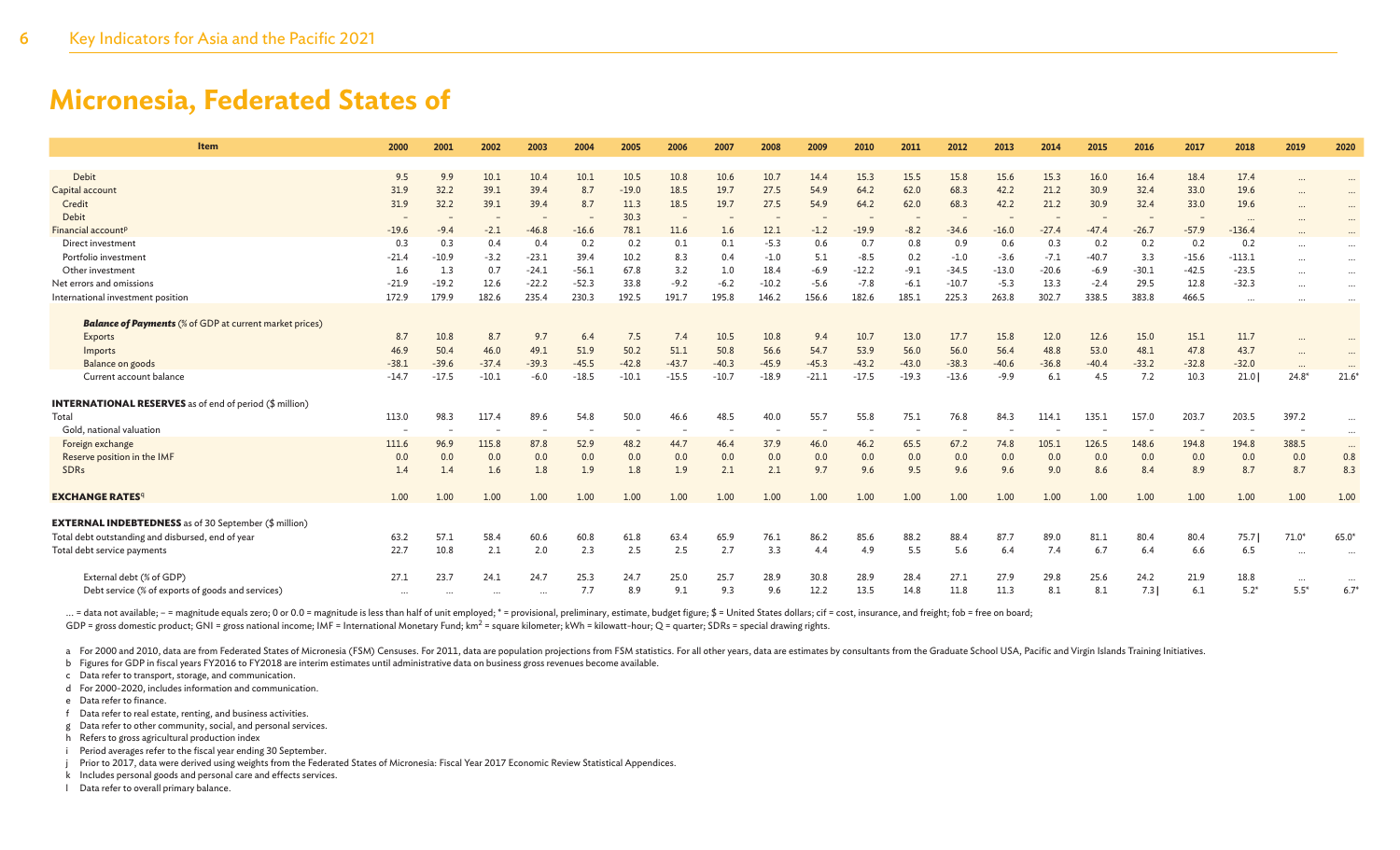- m For 2006, data on offshore fish are not available.
- n For 2000–2001, data include estimated purchases of handicrafts, souvenirs, and gifts, and exclude philatelic sales and other estimated tourist expenditures.
- o For 2019 and 2020, figures are based on Asian Development Bank estimates based on the calendar year and not on the FSM's fiscal year.
- p A positive sign indicates a decrease in assets, while a negative sign indicates an increase in assets.
- q The unit of currency of the FSM is the United States dollar.

#### **Sources:**

| Population                                             | For 2000-2019: Federated States of Micronesia Statistics (FSMS). Official communication, 21 April 2021; past communication.<br>For 2020: FSM Statistics. Official communication, 21 April 2021; past communication.                                     |
|--------------------------------------------------------|---------------------------------------------------------------------------------------------------------------------------------------------------------------------------------------------------------------------------------------------------------|
| Total population                                       | For 2000-2019: FSMS. Official communication, 21 April 2021; past communication.<br>For 2020: FSMS. Official website, https://www.fsmstatistics.fm (accessed 9 February 2021).                                                                           |
| Urban population                                       | United Nations. World Urbanization Prospects 2018. https://esa.un.org/unpd/wup/ (accessed 4 May 2021).                                                                                                                                                  |
| Labor Force                                            | FSMS. Official communication, 21 April 2021; past communication.                                                                                                                                                                                        |
| <b>National Accounts</b>                               | For 2000-2018: FSMS. Official communication, 21 April 2021; past communication.<br>For 2019-2020: Asian Development Bank (ADB). Asian Development Outlook 2020. https://www.adb.org/publications/asian-development-outlook-2020-innovation-asia.        |
| Structure of Output                                    | For 2000-2014: FSMS. Official communication, 21 April 2021; past communication.<br>For 2015-2018: ADB estimates.                                                                                                                                        |
| Production Index                                       |                                                                                                                                                                                                                                                         |
| Agriculture                                            | Food and Agriculture Organization of the United Nations. FAOSTAT Database. http://www.fao.org/faostat/en/#data (accessed 4 May 2021).                                                                                                                   |
| Energy                                                 | United Nations. Energy Statistics Database. http://data.un.org/Data.aspx?q=electricity&d=EDATA&f=cmID%3aEL (accessed 4 May 2021).                                                                                                                       |
| Price Indexes                                          | FSMS. Official communication, 21 April 2021; past communication.                                                                                                                                                                                        |
| Consumer price index                                   | For 2000-2016 and 2018: FSMS. Official communication, 21 April 2021; past communication.<br>For 2017: ADB estimates.                                                                                                                                    |
| Food and nonalcoholic beverages price index (national) | For 2000-2014: FSMS. Official communication, 21 April 2021; past communication.<br>For 2015-2018: ADB estimates.                                                                                                                                        |
| Implicit GDP deflator                                  | FSMS. Official communication, 21 April 2021; past communication.                                                                                                                                                                                        |
| Government Finance                                     | For 2004-2018: FSMS. Official communication, 21 April 2021; past communication.<br>For 2019-2020: ADB. Asian Development Outlook 2020. https://www.adb.org/publications/series/asian-development-outlook.                                               |
| <b>External Trade</b>                                  | FSMS. Official communication, 21 April 2021; past communication.                                                                                                                                                                                        |
| Direction of Trade                                     | International Monetary Fund (IMF). Direction of Trade Statistics. http://data.imf.org/ (accessed 29 June 2021).                                                                                                                                         |
| <b>Balance of Payments</b>                             | For 2000-2018: FSMS. Official communication, 21 April 2021; past communication.<br>For 2019-2020: ADB. Asian Development Outlook (ADO) 2021: Financing a Green and Inclusive Recovery. https://www.adb.org/publications/asian-development-outlook-2021. |
| <b>International Reserves</b>                          | IMF. International Financial Statistics. http://data.imf.org/ (accessed 4 May 2021).                                                                                                                                                                    |
| <b>Exchange Rates</b>                                  | IMF. International Financial Statistics. http://data.imf.org/ (accessed 4 May 2021).                                                                                                                                                                    |